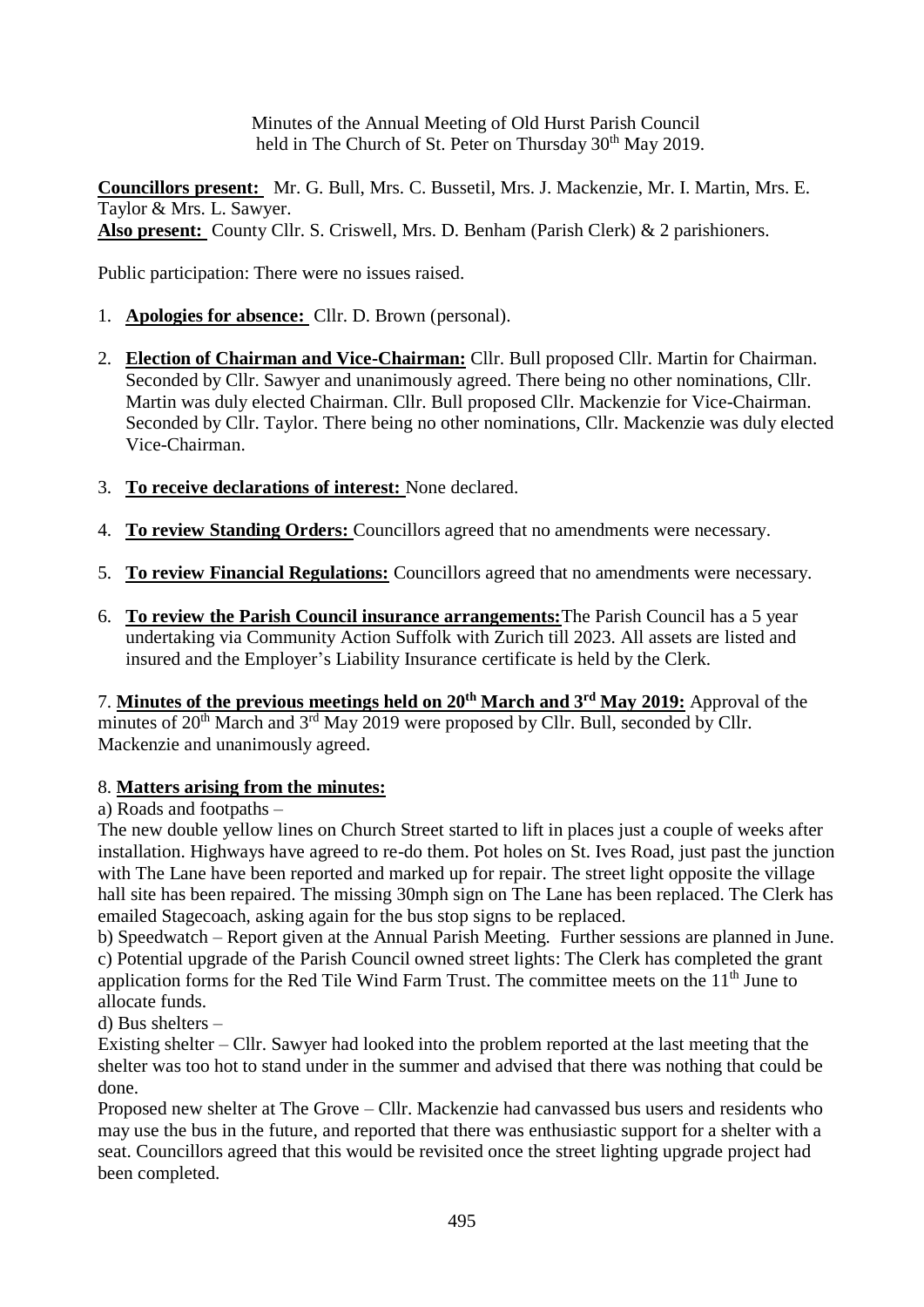# 9. **Finance.**

a) Result of the internal audit.

Completed on 15/4/19 by Brian Cox & Co., with no issues raised.

b) To approve and sign the accounts for year ending  $31<sup>st</sup>$  March 2019.

A copy of the accounts, receipts and payments and bank reconciliation had all been sent to councillors prior to the meeting. Cllr. Sawyer proposed that Old Hurst Parish Council accept the accounts. Seconded by Cllr. Mackenzie and unanimously agreed. Chairman and Clerk signed the accounts.

c) To complete and sign the Exemption Certificate and the Annual Governance Statement and Accounting Statement on the Annual Return for 2018/19. Cllr. Sawyer proposed that Chairman and Clerk should sign the Exemption Certificate. Seconded by Cllr. Taylor and unanimously agreed. Chairman and Clerk signed the Certificate. Cllr. Taylor proposed that having considered the findings of the internal review, Old Hurst Parish Council approve the Annual Governance Statement (Section 1). Seconded by Cllr. Bussetil and unanimously agreed. Chairman and Clerk signed the Annual Governance Statement. Cllr. Taylor proposed that having considered the Accounting Statement prepared by the Clerk, that Old Hurst Parish Council approve the Accounting Statement (Section 2). Seconded by Cllr. Bussetil and unanimously agreed. Chairman and Clerk signed the Accounting Statement.

d) Payment of outstanding debts.

Cllr. Sawyer proposed retrospective approval of payments (1) to (5) and approval of payments (6) to (9). Seconded by Cllr. Bull and unanimously agreed.

(1) Cq. No. 000605 - £673.67, E-ON, electricity for Parish Council street lights.

(2) Cq. No. 000606 - £72.00, Brian Cox & Co., internal audit fee.

(3) Cq. No.  $000607 - \text{\textsterling}165.07$ , Mrs. D. Benham, wages & expenses for April.

(4) Cq. No. 000608 - £ 37.00, HMRC, PAYE/NI for April.

(5) Cq. No. 000609 – £68.36, K & M Lighting Services Ltd, quarterly street lighting maintenance.

(6) Cq. No. 000610 –£200.02, CAPALC, affiliation fees and GDPR membership scheme.

(7) Cq. No.  $000611 - £160.05$ . Mrs. D. Benham, wages & expenses for May.

(8) Cq. No. 000612 - £37.20, HMRC, PAYE/NI for May.

(9) Cq. No. 000613 - £300.00, Mr. A. Abbs, 2 x grass verge cuts.

e) Current position.

A copy of the receipts and payments and bank reconciliation was passed to all councillors. Cllr. Bull checked the bank statement against the bank reconciliation.

f) Risk Assessment.

The Clerk had completed an annual risk assessment on 30/5/19. A copy will be attached to the minutes.

# 10**. Planning – update on previous applications.**

18/01661/FUL Erection on 2 no. semi-detached dwellings, associated garages and means of access. Land north of Mulfield House, The Lane, Old Hurst. Approved by HDC.

19/70091/SCOP Scoping opinion on development at Wyton Airfield. Status – Listed as unknown.

# 11. **Police matters.**

The police website shows no reported crime in Old Hurst for February and March.

### 12. **Correspondence.**

Forwarded to councillors:

- a) IHMC incident report for March and April.
- b) Cambridgeshire Local Councils Survey of councillors.